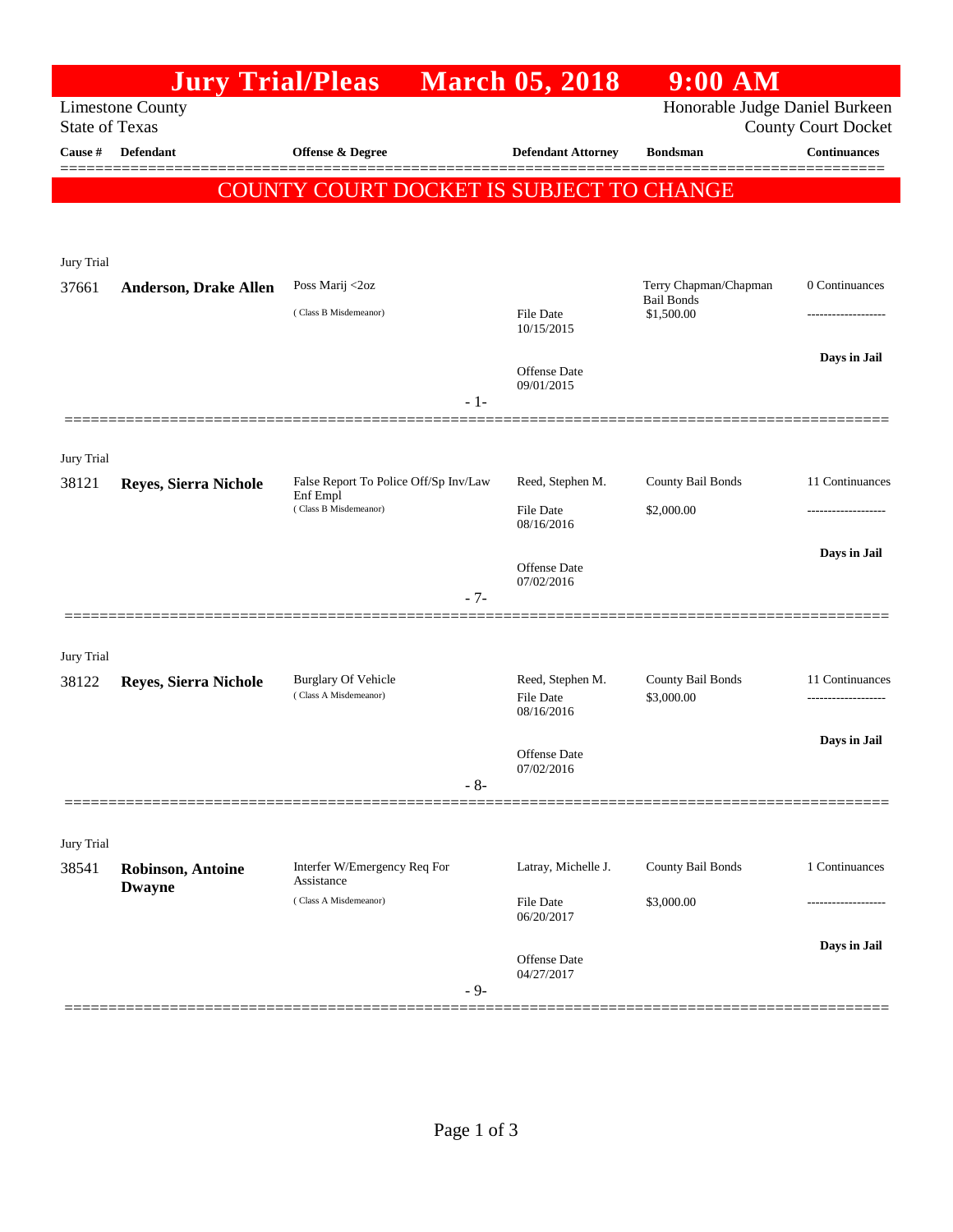|                                                  |                                            | <b>Jury Trial/Pleas</b>                              |        | <b>March 05, 2018</b>                         | $9:00$ AM                   |                                                              |  |  |  |
|--------------------------------------------------|--------------------------------------------|------------------------------------------------------|--------|-----------------------------------------------|-----------------------------|--------------------------------------------------------------|--|--|--|
| <b>Limestone County</b><br><b>State of Texas</b> |                                            |                                                      |        |                                               |                             | Honorable Judge Daniel Burkeen<br><b>County Court Docket</b> |  |  |  |
| Cause #                                          | <b>Defendant</b>                           | <b>Offense &amp; Degree</b>                          |        | <b>Defendant Attorney</b>                     | <b>Bondsman</b>             | <b>Continuances</b>                                          |  |  |  |
|                                                  | COUNTY COURT DOCKET IS SUBJECT TO CHANGE   |                                                      |        |                                               |                             |                                                              |  |  |  |
|                                                  |                                            |                                                      |        |                                               |                             |                                                              |  |  |  |
| Jury Trial<br>38542                              | <b>Robinson, Antoine</b><br><b>Dwayne</b>  | Assault Causes Bodily Injury Family<br>Member        |        | Latray, Michelle J.                           | County Bail Bonds           | 1 Continuances                                               |  |  |  |
|                                                  |                                            | (Class A Misdemeanor)                                |        |                                               | \$3,000.00                  |                                                              |  |  |  |
|                                                  |                                            |                                                      | $-10-$ | <b>Offense</b> Date<br>04/27/2017             |                             | Days in Jail                                                 |  |  |  |
|                                                  |                                            |                                                      |        |                                               |                             |                                                              |  |  |  |
| Jury Trial<br>38592                              | <b>Coulter, Arthur</b><br><b>Christian</b> | Assault Cause Bodily Inj.                            |        | Reed, Stephen M.                              | County Bail Bonds           | 3 Continuances                                               |  |  |  |
|                                                  |                                            | (Class A Misdemeanor)                                |        | <b>File Date</b><br>08/03/2017                | \$3,000.00                  |                                                              |  |  |  |
|                                                  |                                            |                                                      | $-2-$  | <b>Offense</b> Date<br>06/15/2017             |                             | Days in Jail                                                 |  |  |  |
| Jury Trial                                       |                                            |                                                      |        |                                               |                             |                                                              |  |  |  |
| 38606                                            | <b>Ferguson, Daryl Glen</b>                | Theft Prop $>= $100 < $750$<br>(Class B Misdemeanor) |        | <b>File Date</b><br>08/21/2017                | Personal Bond<br>\$2,000.00 | 5 Continuances                                               |  |  |  |
|                                                  |                                            |                                                      | $-3-$  | Offense Date<br>06/25/2017                    |                             | Days in Jail                                                 |  |  |  |
|                                                  |                                            |                                                      |        |                                               |                             |                                                              |  |  |  |
| Jury Trial                                       |                                            |                                                      |        |                                               |                             |                                                              |  |  |  |
| 38628                                            | Sellers, John Paul                         | Theft Prop >=\$750<\$2,500<br>(Class A Misdemeanor)  |        | Reed, Bobby<br><b>File Date</b><br>08/28/2017 | Reed, Bobby<br>\$3,000.00   | 4 Continuances<br>                                           |  |  |  |
|                                                  |                                            |                                                      | $-11-$ | <b>Offense</b> Date<br>03/25/2017             |                             | Days in Jail                                                 |  |  |  |